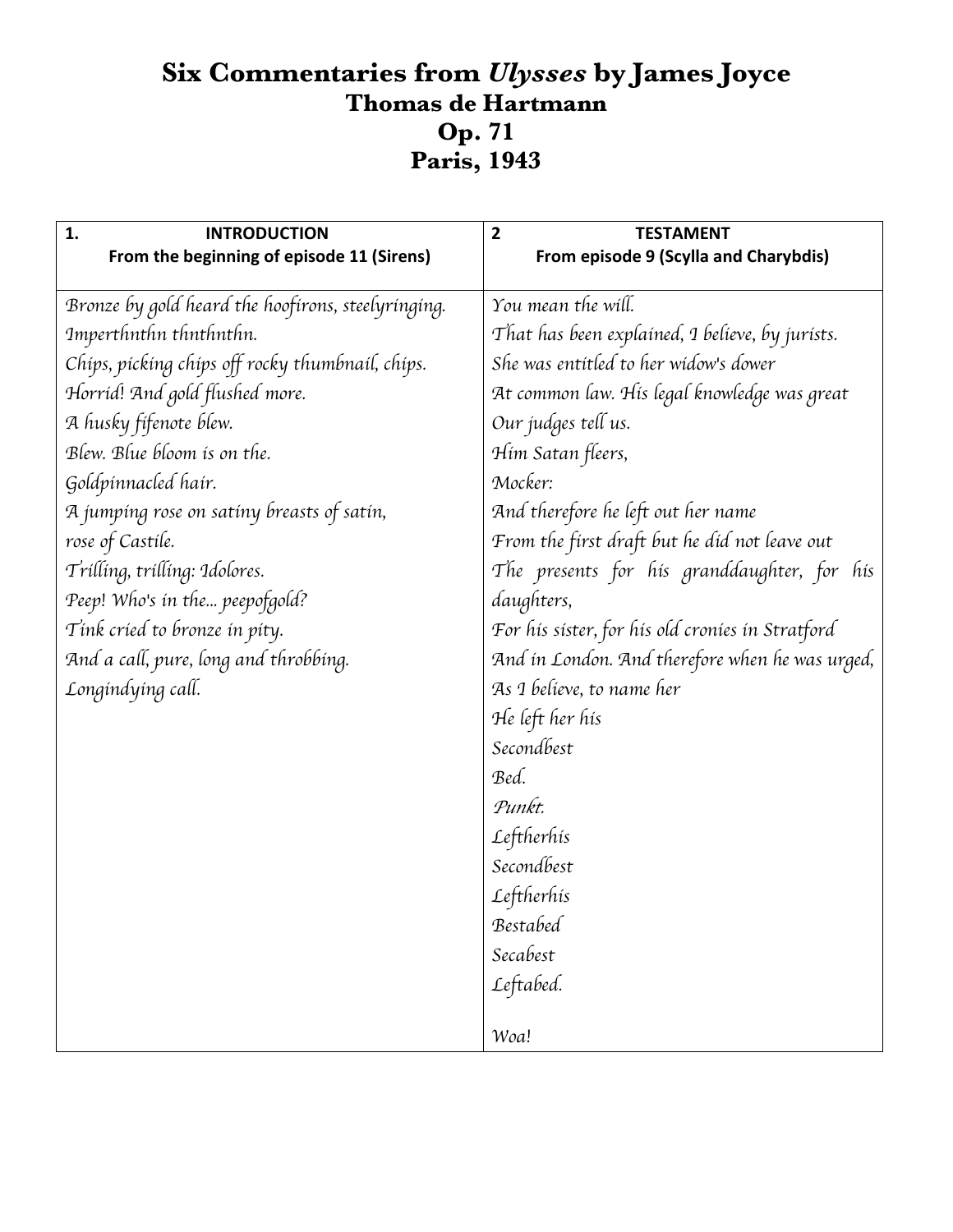| 3.<br><b>WALTZ OF THE HOURS</b>                                                                                                                                                                                                                                                                                                                                                                                                                                                                                                                                                                                                                                                                                                                                          | <b>ECLOGUE</b><br>4.                                                                                                                                                                                                                                                                                                                                                                                                                                                                                                                                                                                 |
|--------------------------------------------------------------------------------------------------------------------------------------------------------------------------------------------------------------------------------------------------------------------------------------------------------------------------------------------------------------------------------------------------------------------------------------------------------------------------------------------------------------------------------------------------------------------------------------------------------------------------------------------------------------------------------------------------------------------------------------------------------------------------|------------------------------------------------------------------------------------------------------------------------------------------------------------------------------------------------------------------------------------------------------------------------------------------------------------------------------------------------------------------------------------------------------------------------------------------------------------------------------------------------------------------------------------------------------------------------------------------------------|
| From episode 15 (Circe)                                                                                                                                                                                                                                                                                                                                                                                                                                                                                                                                                                                                                                                                                                                                                  | From the beginning of episode 13 (Nausicaa)                                                                                                                                                                                                                                                                                                                                                                                                                                                                                                                                                          |
| Spoken:<br>(From a corner the morning hours run out,<br>slimsandalled, in girlish<br>blue,<br>goldhaired,<br>waspwaisted, with innocent hands. Nimbly they<br>dance, twirling their skipping ropes. The hours of<br>noon follow in amber gold. Laughing, linked, high<br>haircombs flashing, they catch the sun in mocking<br>mirrors, lifting their arms.)<br>Sung:<br>(The morning and noon hours waltz in their places,<br>turning, advancing to each other, shaping their<br>curves, bowing vis à vis. Cavaliers behind them arch<br>and suspend their arms, with hands descending to,<br>touching, rising from their shoulders.)<br>[HOURS]<br>You may touch my.<br>[CAVALIERS]<br>May I touch your?<br>[HOURS]<br>O, but lightly!<br>[CAVALIERS]<br>O, so lightly! | The summer evening had begun to fold the world<br>in its mysterious embrace. Far away in the west<br>the sun was setting and the last glow of all too<br>fleeting day lingered lovingly on sea and strand,<br>on the proud promontory of dear old Howth<br>guarding as ever the waters of the bay, on the<br>weedgrown rocks along Sandymount shore and,<br>last but not least, on the quiet church whence there<br>streamed forth at times upon the stillness the voice<br>of prayer to her who is in her pure radiance a<br>beacon ever to the stormtossed heart of man,<br>Mary, star of the sea. |
|                                                                                                                                                                                                                                                                                                                                                                                                                                                                                                                                                                                                                                                                                                                                                                          |                                                                                                                                                                                                                                                                                                                                                                                                                                                                                                                                                                                                      |